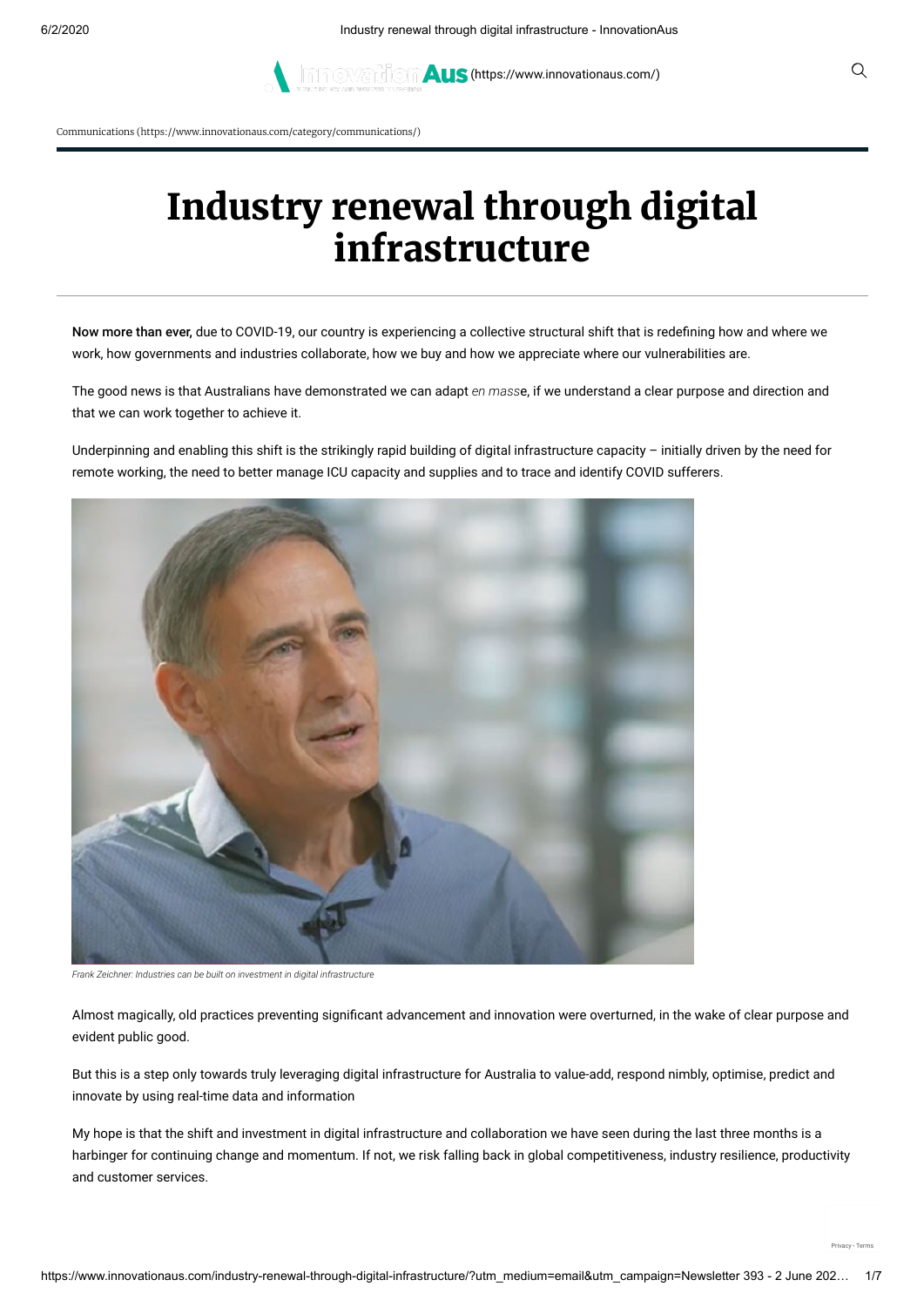To achieve that we recognise Digital Infrastructure at the same nation building status as roads, railways, airports and other physical assets. This is not however only about NBN and mobile, although they are essential components, and we must keep the pressure on here for better regional and rural connectivity.

It is about investing in and becoming leaders in the data and information infrastructure above the connectivity, which includes the following areas.

### Data governance and privacy

That is a trusted culture and fabric for data sharing across public and private industry and citizens. This is fundamental to increasing data flow and unlocking the benefits. Initiatives such as the ACS Data Sharing Framework, rebalancing the onus of data privacy user consent with service provider accountability; and harmonising disparate and lagging state and federal privacy laws to make it simpler for us all.

# Real-time data collection

Requiring all significant infrastructure spend to include real-time data collection and availability - also known as Smart Infrastructure – at build time.

Firstly this is cheaper than adding it later, but more importantly is helps drive assessment of infrastructure investment through realtime usage – from a capex model to a service model where asset utilisation, maintenance, remote monitoring data and ultimately prediction to help inform ongoing investment.

This demands investment in sensors, cloud, data repositories and applications, as well as harvesting and husbanding of our data resources; and down to the citizen level, such as through the implementation of Consumer Data Rights, through the ACCC.

This needs to be also reflected in federal and state policy and procurement, such as the NSW IoT Policy Framework and their nascent Smart Infrastructure strategy.

# AI and Machine Learning

Without the data there is nothing. Without the AI and machine learning we lose the insights, the control and ultimately the value (and with it the profits and tax).

Australia simply must invest in developing local, ethical AI and ML for our critical industries and services if we are to remain competitive, resilient and trusted.

A case in point is in the AI lead our mining and financial industries have, and for our government services the transparent and ethical application of AI and ML is fundamental to their ongoing use of services.

#### Robotics and automation

Australia leads the world in robotics research. With the combination of data, intelligence and automation we should seize the opportunity to tackle our unique challenges of scale and remoteness

# IoT Security

A vital part of our digital infrastructure will be improving our cyber resilience through pervasive IoT security. The federal government's voluntary code of conduct is an important first step, but users need a ready way to identify suppliers adherence to the voluntary (minimum) code through, for example an accredited IoT security trustmark that drives the market and suppliers.

By leading in this area, Australia not only improves its resilience against the increasing risks of cyber-attack but can build a competitive advantage as a secure place to do business and a safer place for citizens.

In short, the digital infrastructure we need is the fabric that supports our future national and international digital industrial, consumer and government services. Our own Internet of Things flavour of the German Industry 4.0 model.

The continuing digital infrastructure shift will need sustained leadership, in the absence of an ongoing COVID-19 shock that has successfully galvanised the nation. Not so much a technology problem as one of purpose, confidence to innovate and invest; and focus on where Australia has strengths.

[Privacy](https://www.google.com/intl/en/policies/privacy/) - [Terms](https://www.google.com/intl/en/policies/terms/)